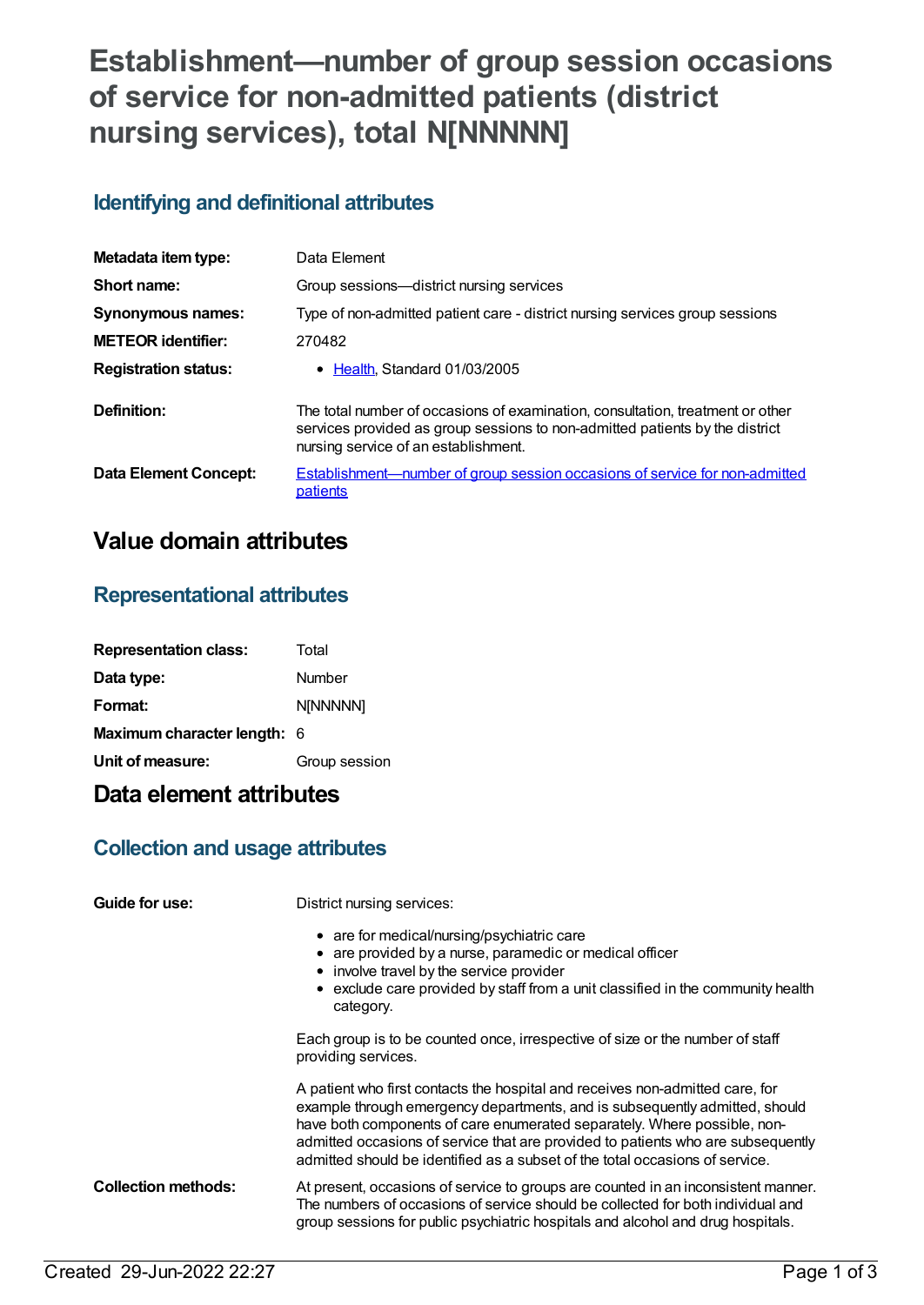**Comments:** Outreach/community care is care delivered by hospital employees to the patient in the home, place of work or other non-hospital site. The distinction between nonadmitted patient care and outreach care is that for non-admitted patient care the patients travel to the health care providers while for outreach care the health care providers travel to the patients. This distinction creates difficulties for community health centres. These centres are to be included in the national minimum data set where they are funded as sections within establishments that fall within the scope of the National Health Data Dictionary.

> For example, baby clinics, immunisation groups or aged care assessment teams, which are funded through acute hospitals, may provide care to some clients within the hospital grounds or externally. It is intended that all community health activity be measured under community health regardless of where the services are provided.

> This metadata item is derived from metadata items that are not currently specified in METeOR, but which are recorded in various ways by hospitals/outpatient departments. Examples include identifiers of individual consultations/visits, and diagnostic tests.

This metadata item identifies types of services provided to non-admitted patients in different institutional ways in different systems. It is not a summary casemix classification.

The list of Type of non-admitted patient care categories was to be developed using typical functional units or cost centres within existing institutions. These would include designated wards or departments and specialised clinics. Although the current statistical/financial returns submitted to the various health authorities by their hospitals do not provide a minimum subset, an effort has been made to define the categories in respect to those areas commonly collected. Many functional units provide services to both admitted patients and non-admitted patients, for example pathology. Only occasions of service for non-admitted patients should be included in this section.

#### **Source and reference attributes**

**Submitting organisation:** National minimum data set working parties

#### **Relational attributes**

| Related metadata<br>references:                             | Supersedes <b>E</b> Group sessions, version 1, Derived DE, NHDD, NHIMG,<br>Superseded 01/03/2005.pdf (14.1 KB) No registration status                    |
|-------------------------------------------------------------|----------------------------------------------------------------------------------------------------------------------------------------------------------|
|                                                             | Supersedes <b>E</b> Type of non-admitted patient care, version 1, Derived DE, NHDD,<br>NHIMG, Superseded 01/03/2005.pdf (26.0 KB) No registration status |
| <b>Implementation in Data Set</b><br><b>Specifications:</b> | Public hospital establishments NMDSHealth, Superseded 21/03/2006                                                                                         |
|                                                             | <b>Implementation start date: 01/07/2005</b>                                                                                                             |
|                                                             | <b>Implementation end date: 30/06/2006</b>                                                                                                               |
|                                                             |                                                                                                                                                          |
|                                                             | Public hospital establishments NMDSHealth, Superseded 23/10/2006                                                                                         |
|                                                             | <b>Implementation start date: 01/07/2006</b>                                                                                                             |

*Implementation end date:* 30/06/2007

Public hospital [establishments](https://meteor.aihw.gov.au/content/345139) NMDS 2007-08[Health](https://meteor.aihw.gov.au/RegistrationAuthority/12), Superseded 05/02/2008